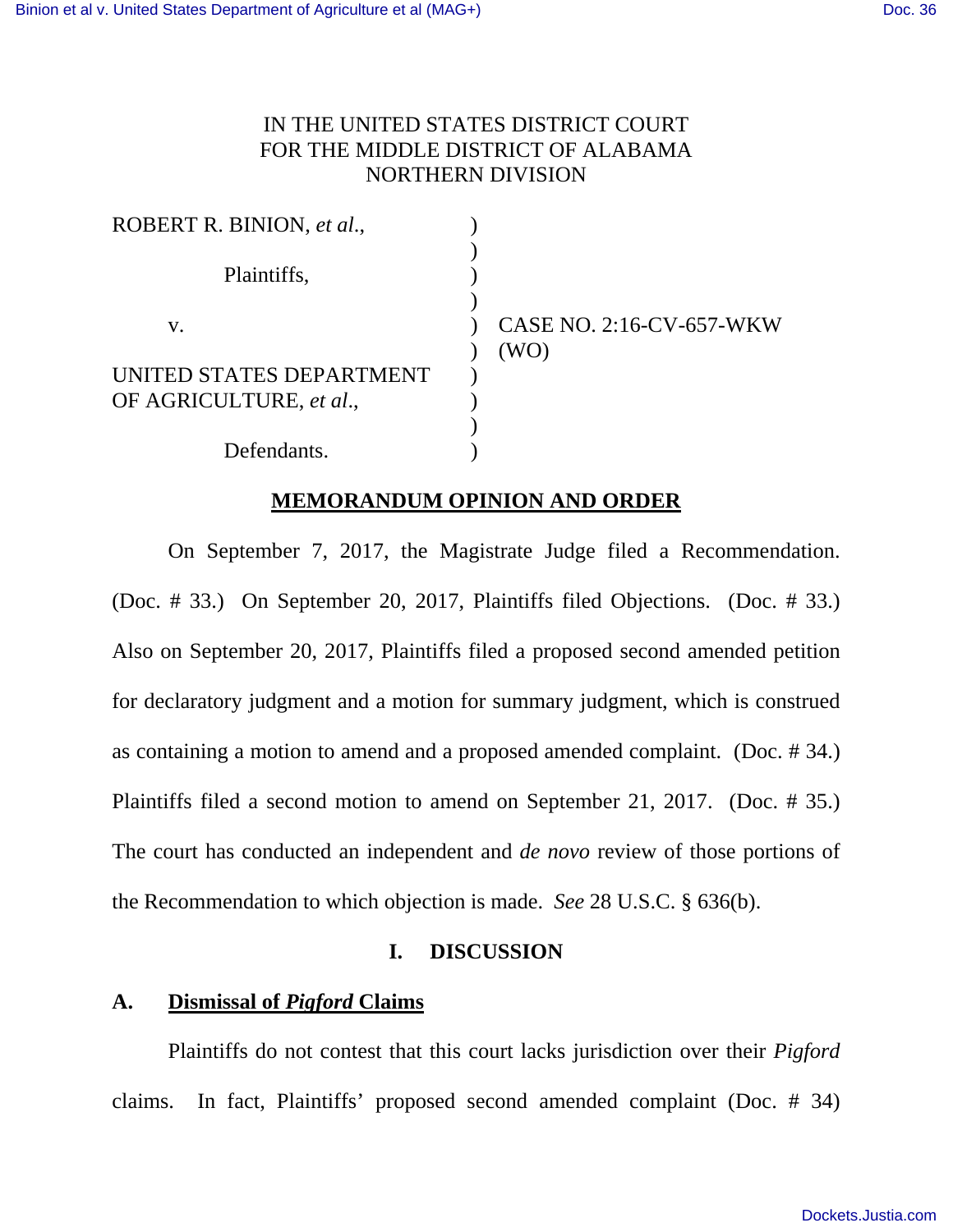purports not to contain *Pigford* claims. The Magistrate Judge correctly concluded that Plaintiffs' *Pigford* claims are due to be dismissed without prejudice for lack of subject matter jurisdiction.

#### **B. Dismissal of Non-***Pigford* **Claims**

 The Magistrate Judge concluded that Plaintiff Oden's non-*Pigford* claims are due to be dismissed without prejudice on grounds that those claims already are being litigated in the Court of Federal Claims and on grounds that Plaintiff Oden already has litigated his non-*Pigford* claims to a final judgment in the Southern District of Alabama. Plaintiffs do not point out any specific legal or factual error in the Magistrate Judge's conclusion that Plaintiff Oden's non-*Pigford* claims are subject to dismissal. The court finds no error in the Recommendation with respect to dismissal Plaintiff Oden's non-*Pigford* claims. *See United States v. Beane*, 841 F.3d 1273, 1283 (11th Cir. 2016) (setting forth the elements of res judicata and collateral estoppel); *Manuel v. Convergys Corp*., 430 F.3d 1132, 1135 (11th Cir. 2005) ("Where two actions involving overlapping issues and parties are pending in two federal courts, there is a strong presumption across the federal circuits that favors the forum of the first-filed suit under the first-filed rule."); *Aadyn Tech., LLC v. Prof'l LED Lighting, Ltd.*, No. 14-CIV-61376, 2014 WL 12489975, at \*3 (S.D. Fla. Dec. 10, 2014) (collecting cases in support of the conclusion that,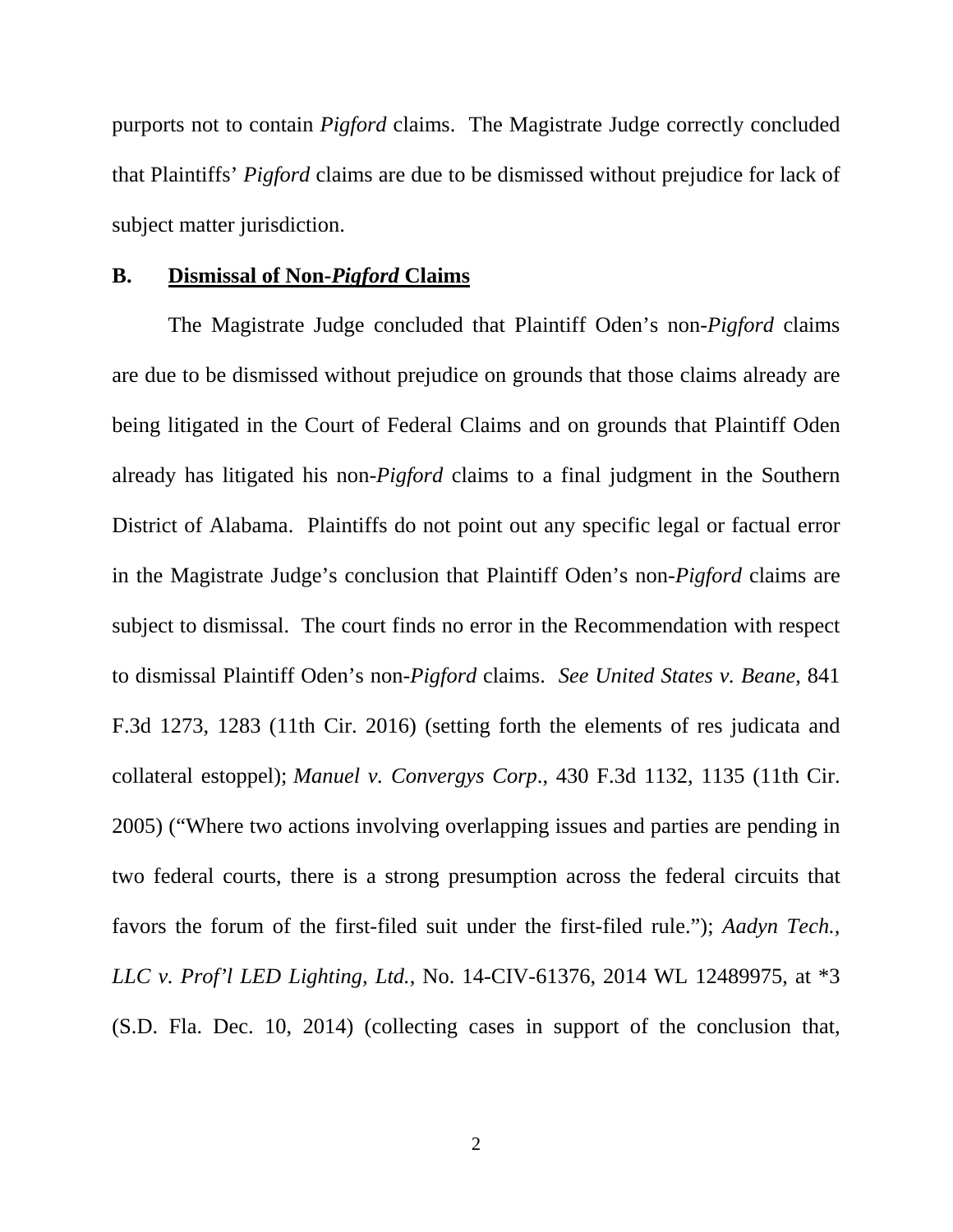"[b]ecause the first-filed doctrine involves a court's exercise of jurisdiction, a court may (and indeed, should) raise the issue *sua sponte*").

 After noting Plaintiff Stovall's contention that he sought to present non-*Pigford* claims, the Magistrate Judge explained that the amended complaint does not lend itself to any reasonable construction that would include such claims. (Doc. # 32 at 9.) In their Objections, Plaintiffs present no specific legal argument or factual information that would call into question the Magistrate Judge's construction of the amended complaint, which is a reasonable construction even in light of the liberal construction due *pro se* litigants. *GJR Invs., Inc. v. County of Escambia, Fla.*, 132 F.3d 1359, 1369 (11th Cir. 1998), *overruled on other grounds by Ashcroft v. Iqbal*, 556 U.S. 662, 666 (2009) (holding that the leniency shown to *pro se* litigants "does not give a court license to serve as de facto counsel for a party, or to rewrite an otherwise deficient pleading in order to sustain an action" (citations and internal quotation marks omitted)).

 In their Objections, Plaintiffs present a conclusory argument that they all raised non-*Pigford* claims, and that their non-*Pigford* claims should not be dismissed for lack of jurisdiction. Plaintiffs present no additional information, specific factual averments, or legal argument about the circumstances or timing of any alleged violation(s) of their constitutional rights that could explain why the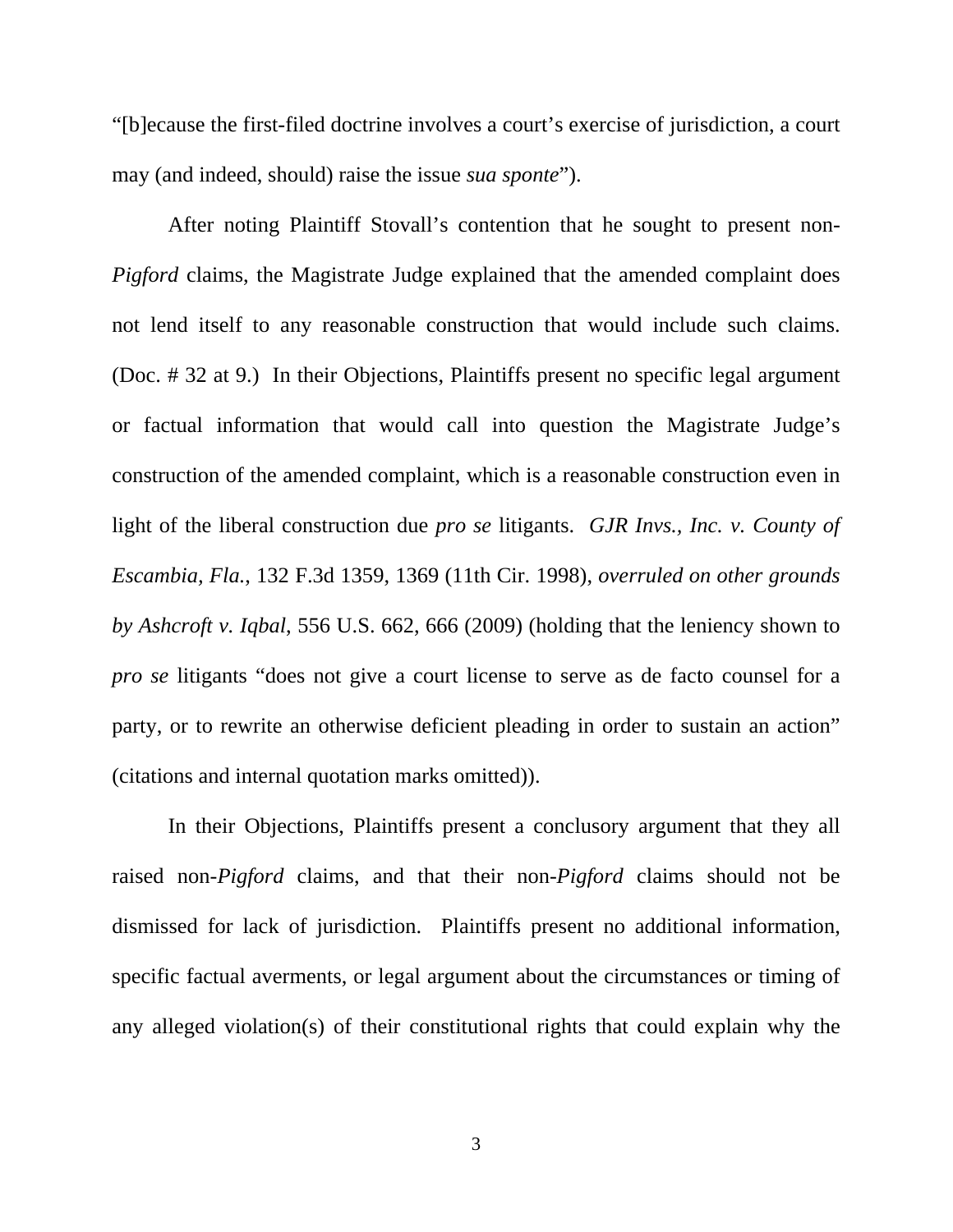Magistrate Judge erred in concluding that, other than Plaintiff Oden's non-*Pigford* claims, all the claims raised in the complaint were *Pigford* claims.<sup>1</sup>

#### **C. Motions to Amend**

 In their motion to amend (Doc. # 35), which purports to serve as a "second amended petition for declaratory judgment," Plaintiffs seek declaratory judgment on their non-*Pigford* claims. However, Plaintiffs do not provide any factual allegations explaining which of them have non-*Pigford* claims (other than those non-*Pigford* claims discussed in the Recommendation) or explaining the factual basis of those claims. Construed liberally in the light most favorable to the *pro se*  Plaintiffs, the proposed amended complaint for declaratory judgment (Doc. # 35), at most, is an attempt to reassert whatever non-*Pigford* claims they asserted in the amended complaint and that previously were the subject of the Recommendation for dismissal. Plaintiffs' attempt to reassert those claims in a second amended complaint for declaratory judgment is futile because Plaintiffs have not corrected any of the deficiencies in those claims already pointed out in the Recommendation.

 Among the claims Plaintiffs are attempting to assert in the second amended complaint is a claim that Plaintiffs were deprived of due process by an agency rule that precludes a hearing before an administrative law judge except upon the

<sup>&</sup>lt;sup>1</sup> In the amended complaint, Plaintiff Binion contends that he "requested a formal hearing on the merits for an accepted discrimination complaint in 2013." (Doc. # 11 at 8.) However, Plaintiff Binion has not provided any factual allegations or argument to explain why his 2013 discrimination complaint arises out of a non-*Pigford* claim.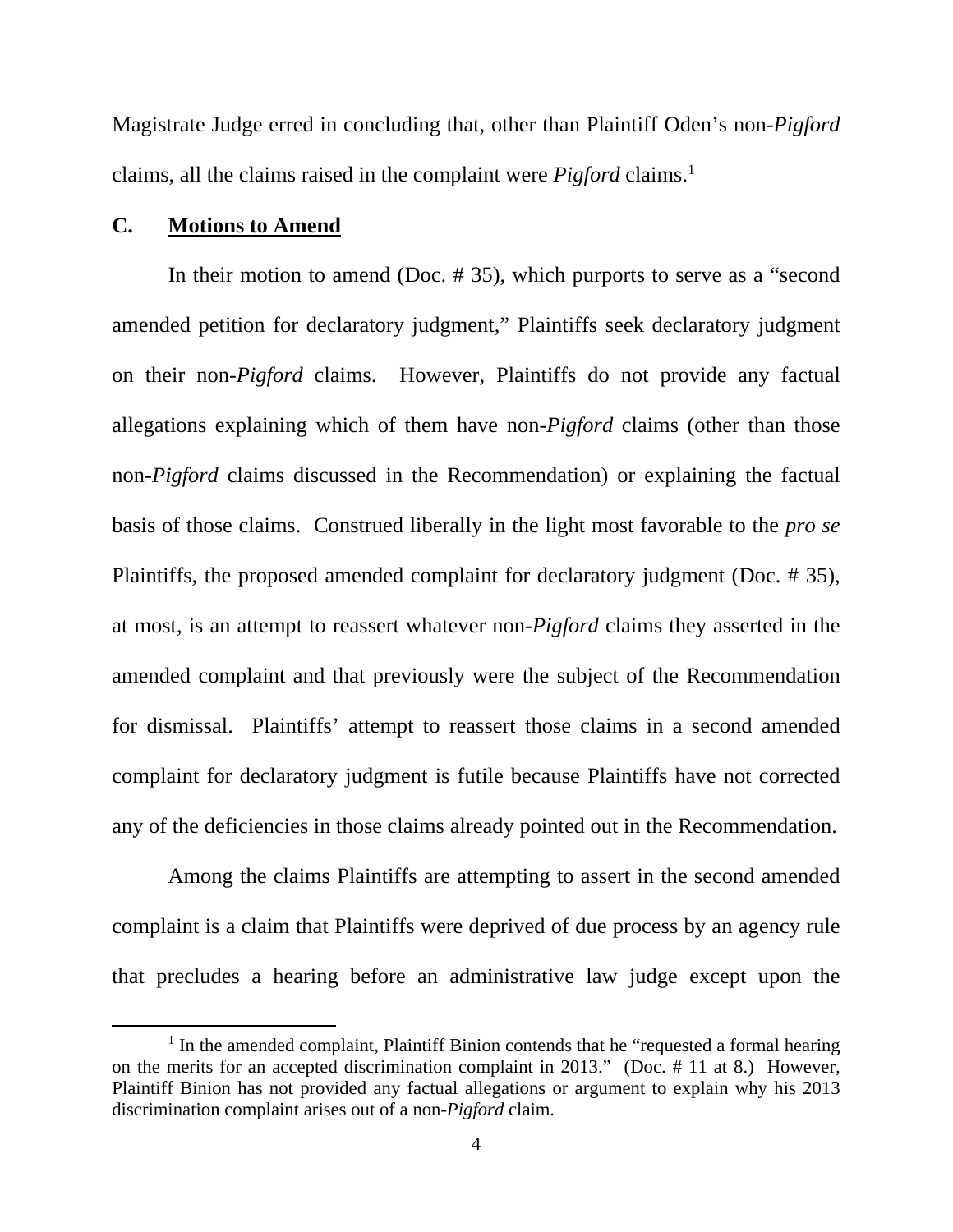referral of the Assistant Secretary of Civil Rights. That claim is futile because it necessarily involves claims that are currently being litigated in another court or have previously been litigated in another court. (Doc. #34 at 7 (describing the rule and citing to "Exhibit 1, Oden Final Agency Decision" as an agency statement of the rule); Doc. # 29-1 (the Department of Agriculture's September 5, 2014 letter to Plaintiff Oden explaining the agency's rule that "authority to resolve *claims against USDA pending in court* rests with the DOJ" (emphasis added)). *See Beane*, 841 F.3d at 1283 (setting forth the elements of res judicata and collateral estoppel); *Manuel*, 430 F.3d at 1135 (explaining the operation of the first-filed rule).

 Because the motions to dismiss (Doc. # 34; Doc. # 35) are due to be denied as futile, they do not preclude dismissal on the grounds stated in the Recommendation. *See Laborers Local 938 Joint Health & Welfare Tr. Fund v. B.R. Starnes Co. of Fla.*, 827 F.2d 1454, 1456 n.1 (11th Cir. 1987) ("Although, pursuant to Fed. R. Civ. P. 15(a), leave to amend is to be freely given where justice so requires, there is no obligation to allow amendment if to do so would be futile.").

#### **II. CONCLUSION**

Accordingly, it is ORDERED as follows:

1. Plaintiffs' Objections (Doc. # 33) are OVERRULED.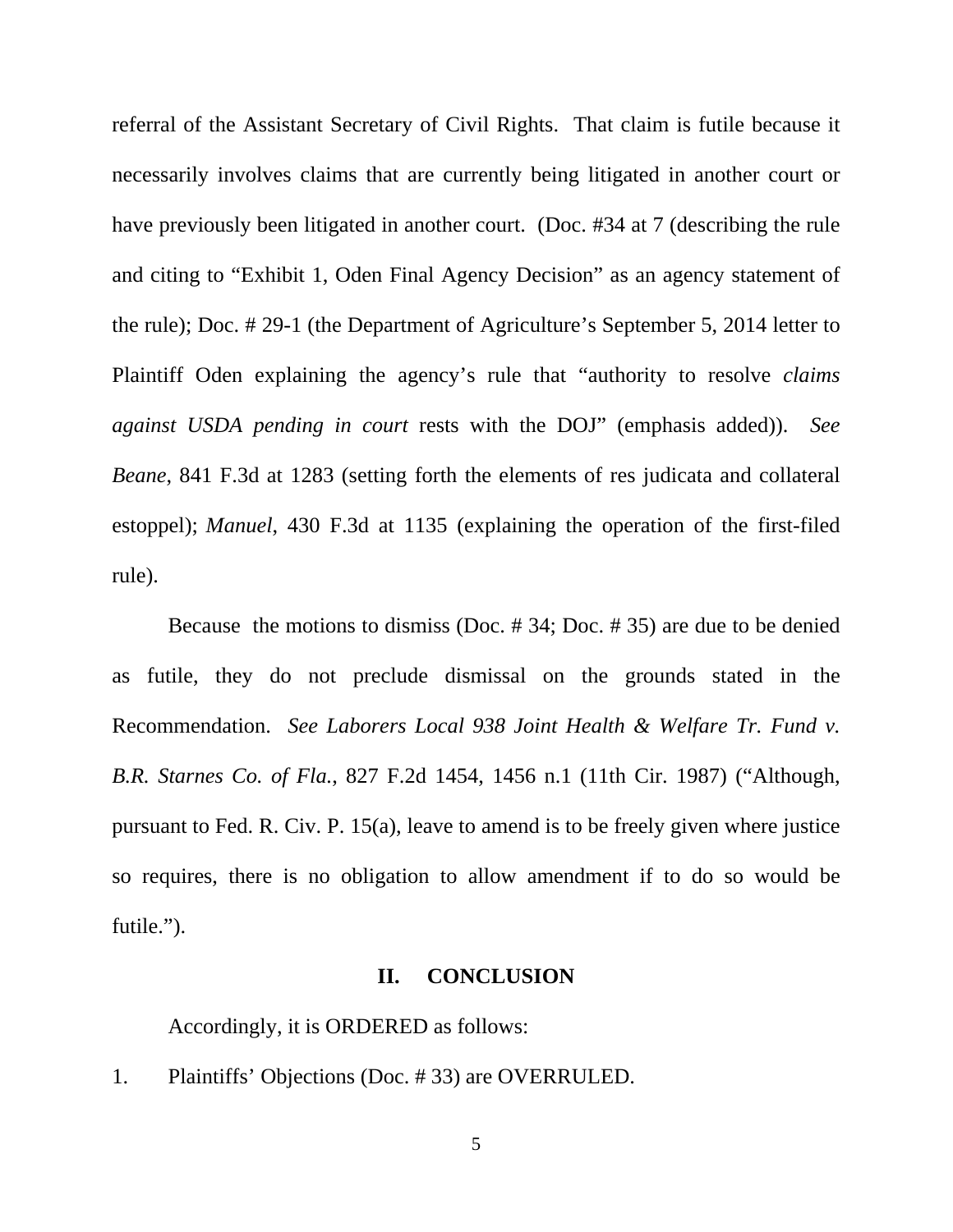2. The Recommendation (Doc. # 32) is ADOPTED.

3. Defendants' motion (Doc. # 20) to dismiss Plaintiffs' *Pigford* litigation claims for lack of subject matter is GRANTED, and Plaintiffs' *Pigford* litigation claims are DISMISSED without prejudice.

4. Defendants' alternative motion for summary judgment (Doc. # 20) is DENIED as moot.

5. Defendants' motion (Doc. # 22) to dismiss Plaintiff Oden's non-*Pigford* claims due to improper venue is GRANTED, and Oden's non-*Pigford* claims are DISMISSED without prejudice.

6. Defendants' motion (Doc. # 22) to dismiss Plaintiff Stovall's non-*Pigford* claims due to improper venue is DENIED as moot on grounds that Plaintiff Stovall did not state a non-*Pigford* claim in the amended complaint.

7. Defendants' alternative motion (Doc. # 22) to dismiss pursuant to Federal Rule of Civil Procedure 12(b)(6) and Defendants' alternative motion (Doc. # 22) for summary judgment as to the non-*Pigford* litigation claims is DENIED as moot.

8. Plaintiffs' motion for partial summary judgment (Doc. # 25) is DENIED as moot.

9. Plaintiffs' motion to defer consideration of the motions to dismiss (Doc. # 26) is DENIED as moot.

6